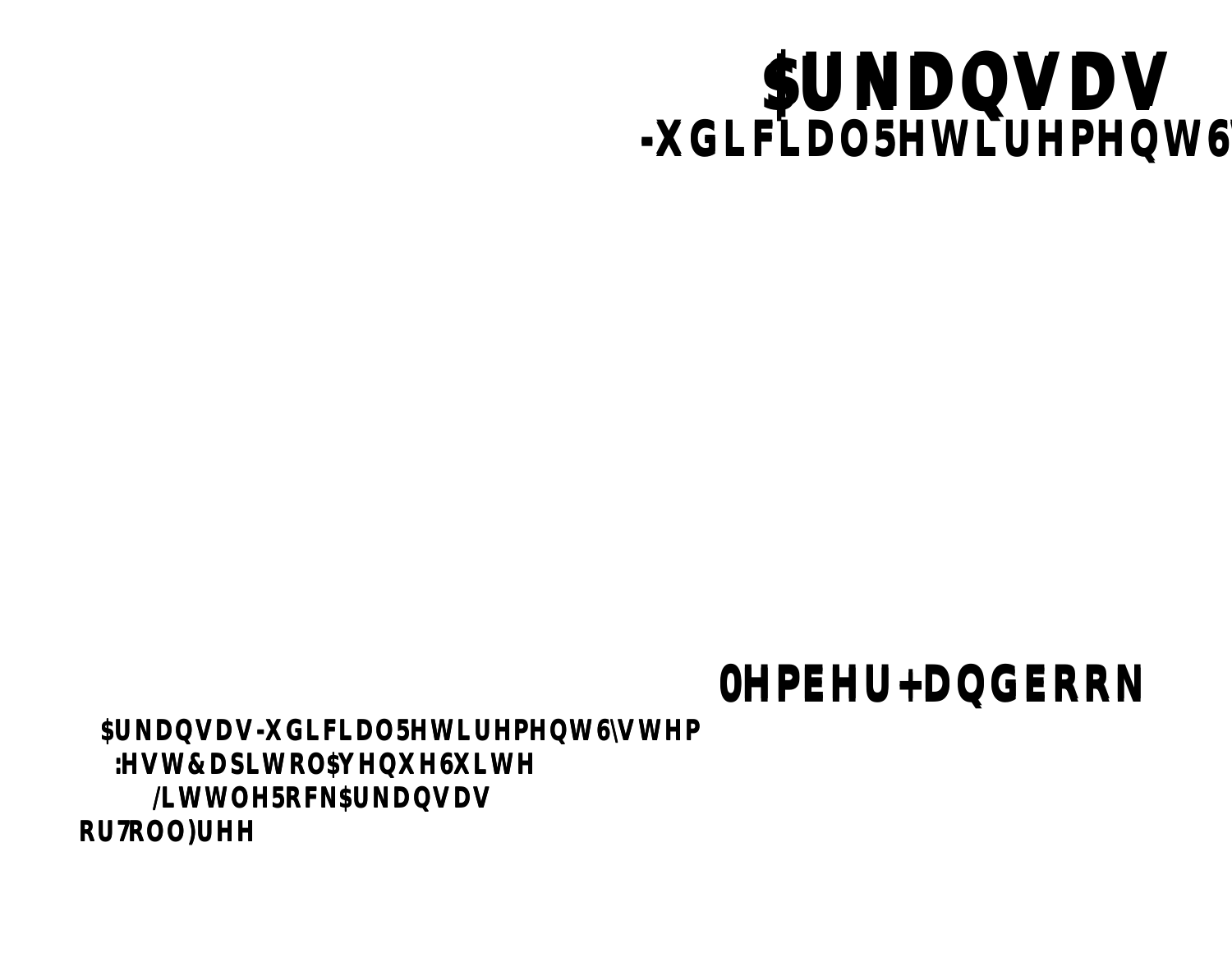# **ARKANSAS JUDICIAL RETIREMENT SYSTEM**

# **MEMBER HANDBOOK**

# **2009**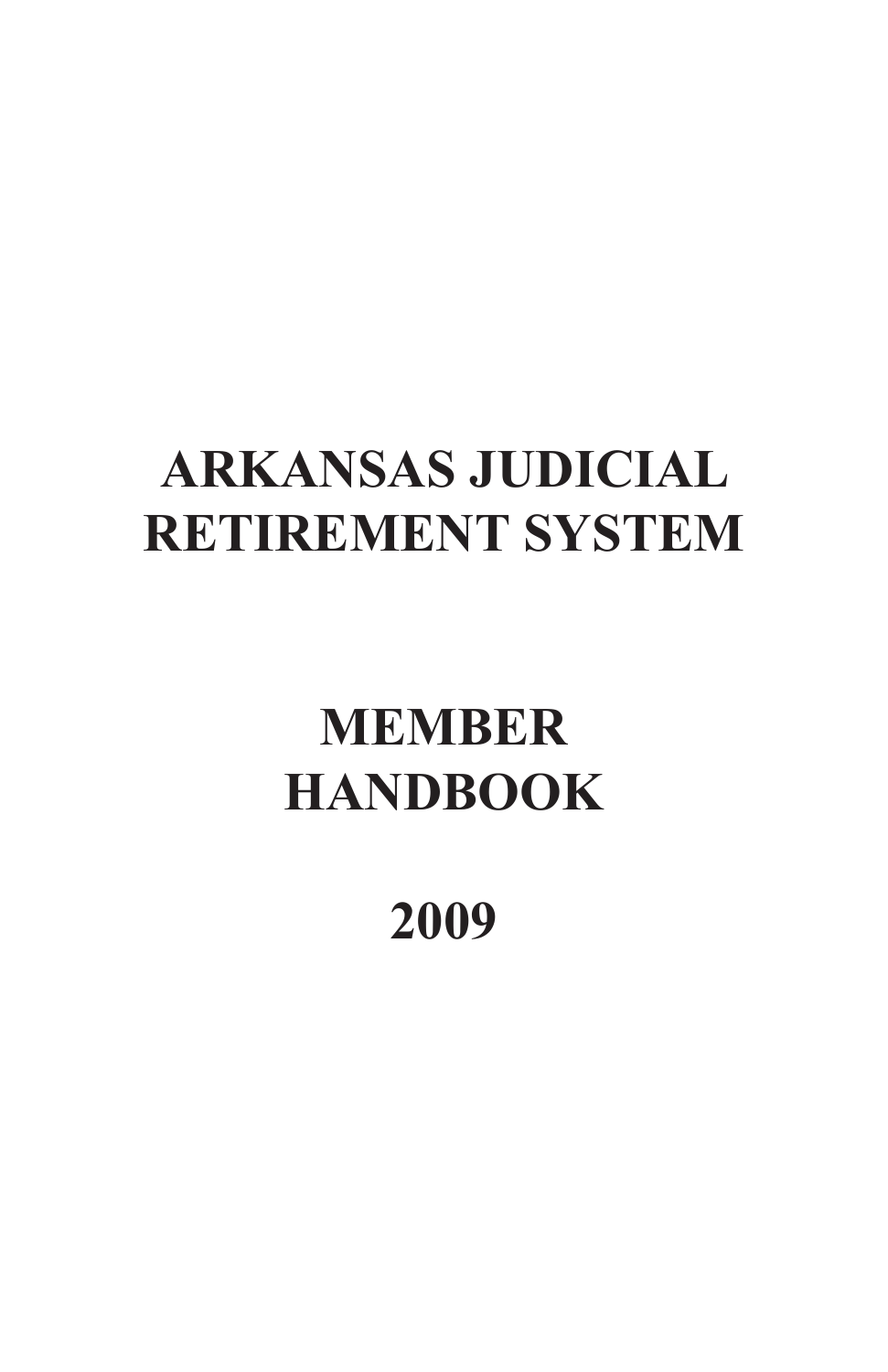*A Guide for the* **This page intentionally left blank.** *Arkansas Judicial Retirement System*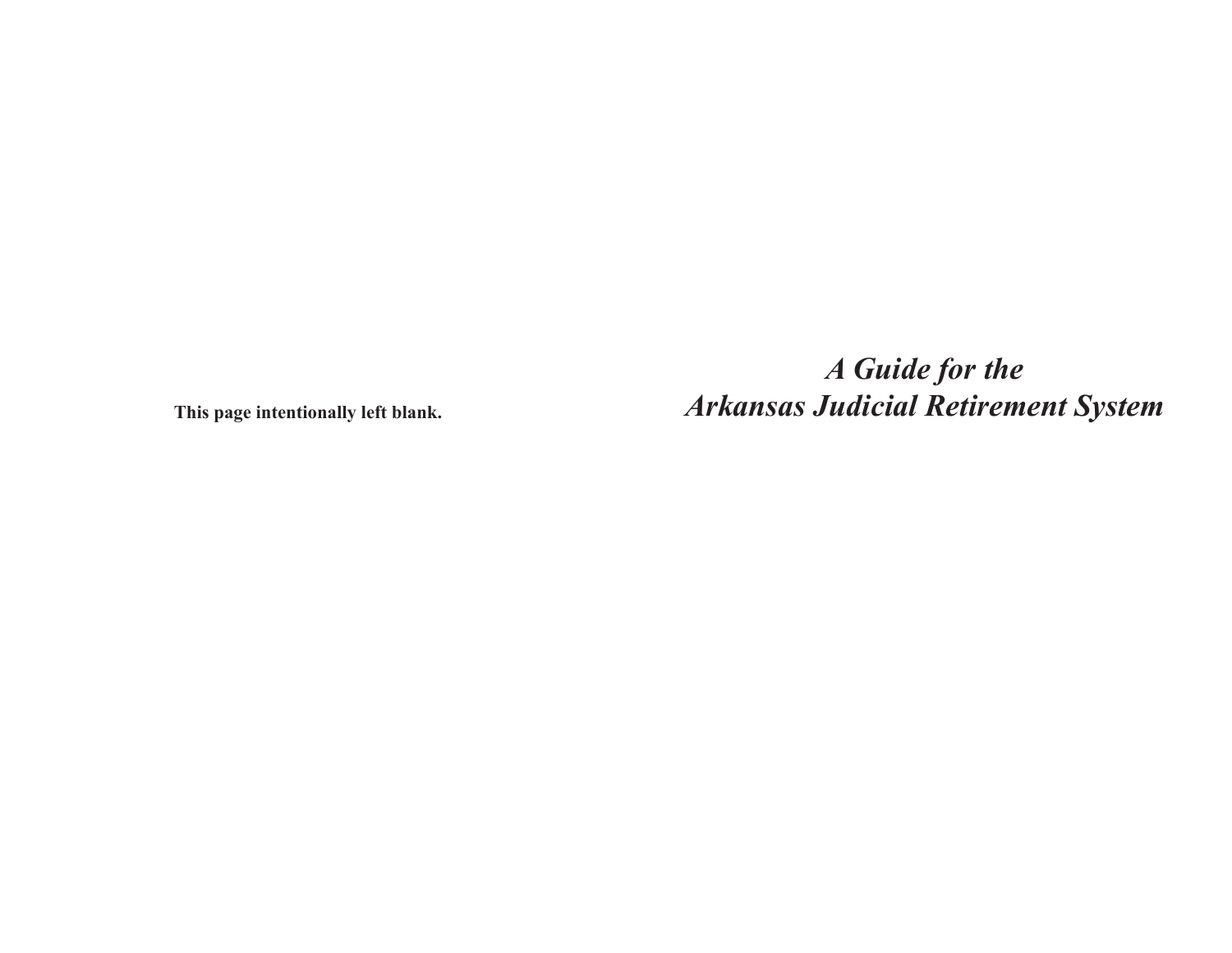This publication has been produced for use by members, staff and other interested persons for informal reference purposes only. The authors intend it to be accurate but whenever a statement herein conflicts with the law, the law shall prevail.

# **TABLE OF CONTENTS**

|                                                                                                                        |                                           | - "a" |
|------------------------------------------------------------------------------------------------------------------------|-------------------------------------------|-------|
| ARKANSAS JUDICIAL RETIREMENT SYSTEM<br>124 WEST CAPITOL AVENUE, SUITE 400                                              | <b>Letter from the Executive Director</b> | 6     |
| LITTLE ROCK, AR 72201<br>$(501) 682 - 7800$                                                                            | <b>Board of Trustees</b>                  | 7     |
| 1-800-682-7377                                                                                                         | Administration                            | 9     |
| OFFICE HOURS ARE 7:30 A.M. TO 4:30 P.M.<br>MONDAY THROUGH FRIDAY                                                       | <b>General Questions</b>                  | 10    |
|                                                                                                                        | <b>TIER I</b>                             | 17    |
| The subject matter in this handbook is based on legislation.<br>Therefore, at times technical language is unavoidable. | <b>TIER II</b>                            | 29    |
|                                                                                                                        | <b>TIER I (Enhanced) ELECTION FORM</b>    | 33    |

**Page**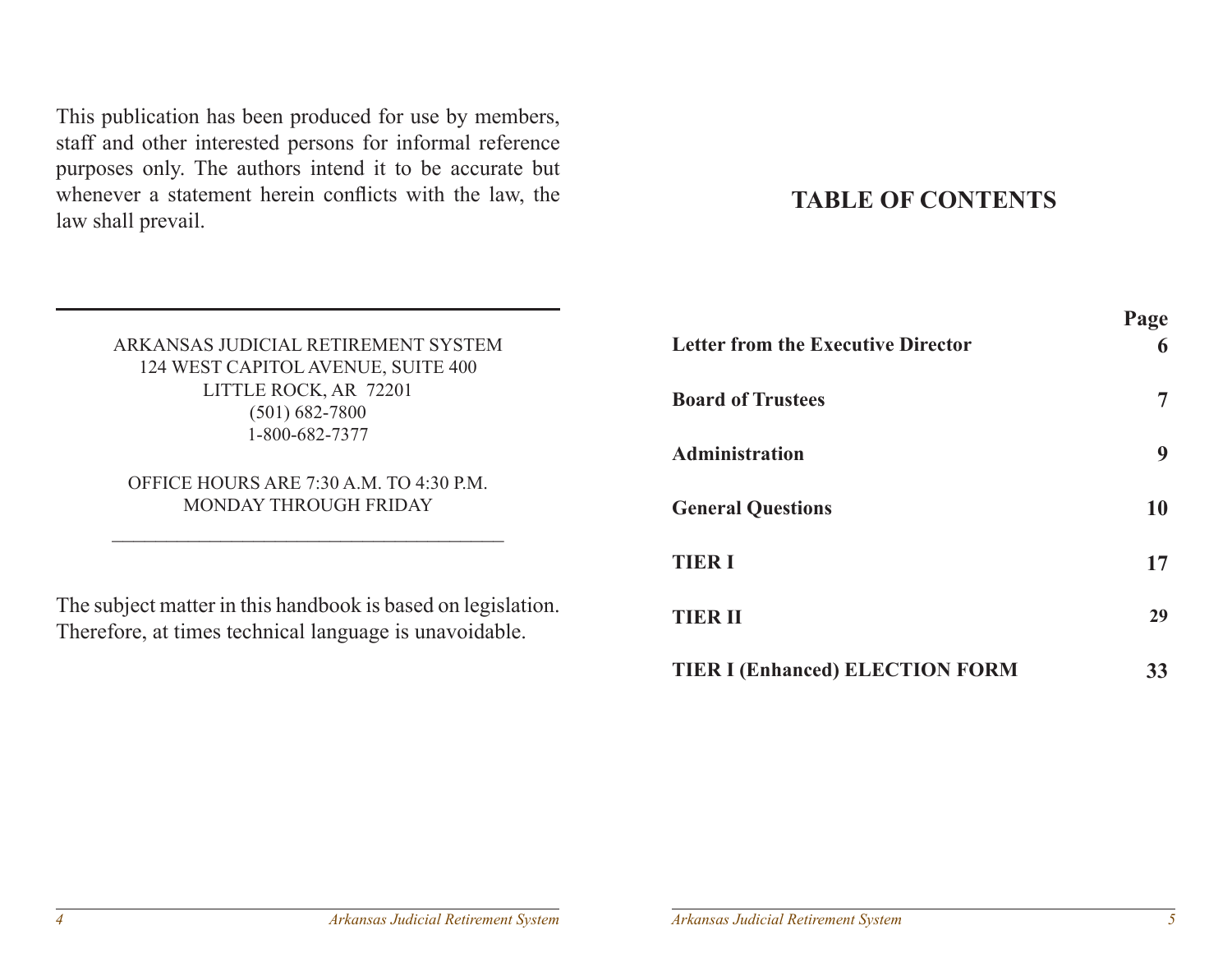Arkansas Judicial Retirement System

124 West Capitol • Suite 400 • Little Rock, Arkansas 72201

December 2009

To the Members of the Arkansas Judicial Retirement System:

We are pleased to present the 2009 Edition of the **"Arkansas Judicial Member Handbook."**

This new edition, like the previous ones, has been produced to provide answers to the most commonly asked questions regarding your Retirement System. The intent is to be accurate but whenever a statement herein conflicts with the law, the law shall prevail.

We hope you will find the **"Arkansas Judicial Member Handbook"** to be a useful tool in understanding your Retirement System and in planning for your retirement.

Sincerely,

Tails Stone

Gail H. Stone Executive Director

# **BOARD OF TRUSTEES**

The statutes providing for and governing the Arkansas Judicial Retirement System may be found in Chapter 2 and subchapters 2 and 7 of Chapter 8 of Title 24 of the Arkansas Code of 1987 Annotated. The administration and control of the System is vested in the Board of Trustees of the Arkansas Judicial Retirement System. The Arkansas Judicial Council appoints the Board of Trustees. The Board of Trustees shall select one member who shall serve as chairman.

The duties of the Board of Trustees are as follows:

To make all rules and regulations necessary and proper for carrying out the provisions of the enabling statutes;

To provide administrative direction and control to the Executive Director and staff as may from time to time be required;

To appoint an actuary (or firm of actuaries) to be a technical advisor to the Board on matters regarding the operation of the System on an actuarial basis;

To appoint professional investment counsel to be the Board's investment advisor or money manager.

The Board of Trustees must meet at least quarterly, and such other times as are necessary at the call of the Chairman. Members of the Board shall serve without pay, but may be reimbursed for all actual expenses for attending meetings.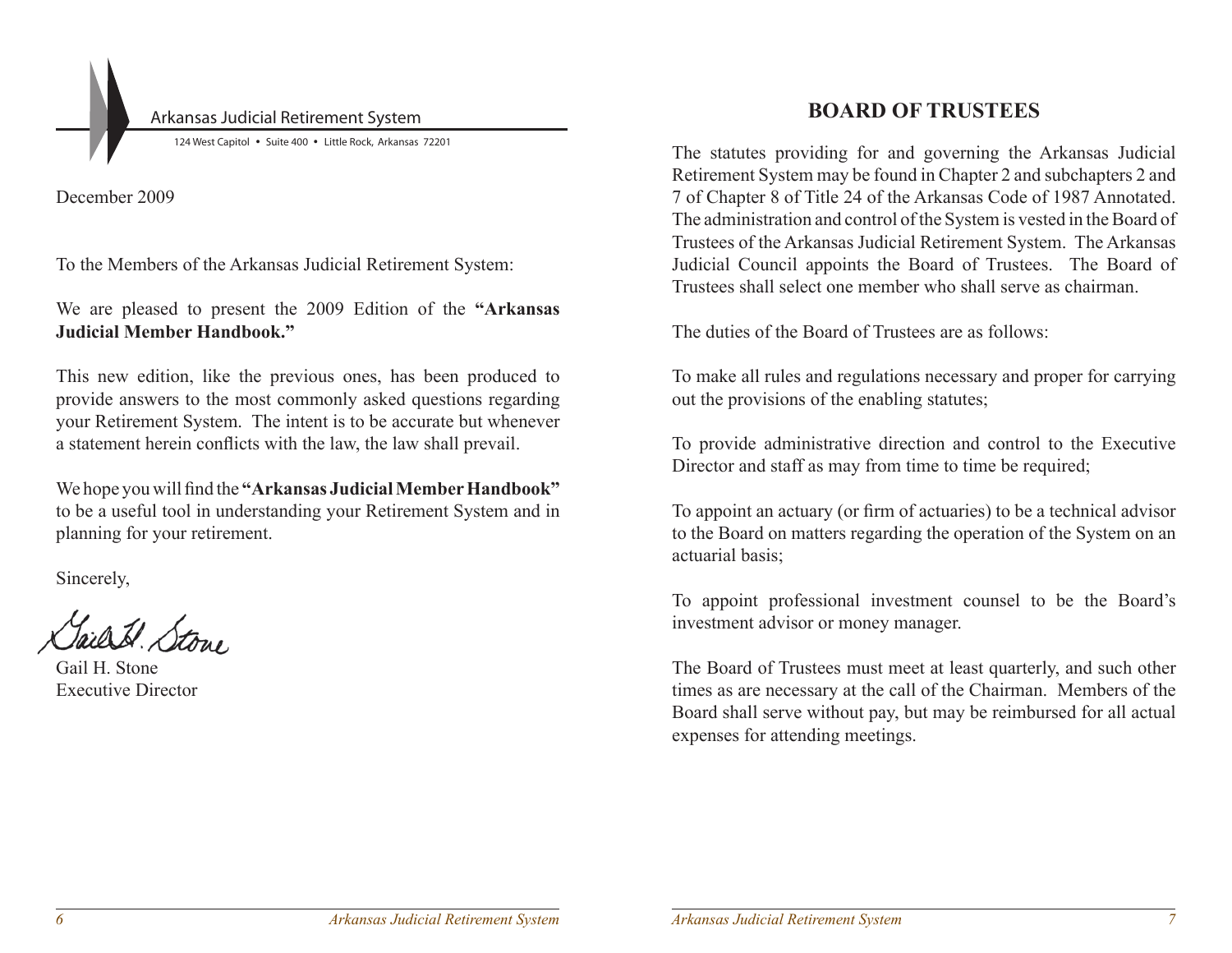# **BOARD OF TRUSTEES**

#### **THE HONORABLE ROBERT EDWARDS**

Circuit Judge 1600 E. Booth Suite 500 Searcy, AR 72143

#### **THE HONORABLE GAYLE FORD**

Retired Circuit Judge 113 Grand Lane Mena, AR 71953

#### **THE HONORABLE COLLINS KILGORE**

Second Division Circuit Court 401 W. Markham, Suite 330 Little Rock, AR 72201

#### **THE HONORABLE CAROL CRAFTON ANTHONY**

Circuit Judge 101 N. Washington, Suite 203 El Dorado, AR 71730

### **THE HONORABLE JIM GUNTER**

State Supreme Court Judge Justice Building 625 Marshall St. Little Rock, AR 72201

# **ADMINISTRATION OF THE ARKANSAS JUDICIAL RETIREMENT SYSTEM (A.C.A. 24-8-204)**

On July 1, 1983, the Executive Director and the administrative staff of the Arkansas Public Employees Retirement System (APERS) became the Executive Director and administrative staff of the Arkansas Judicial Retirement System. As a result, all administrative records were transferred to, and are now maintained in, the administrative offices of APERS.

A member may contact the Judicial Retirement System as follows:

**Arkansas Judicial Retirement System 124 West Capitol Avenue, Suite 400 Little Rock, AR 72201 Little Rock Number: 682-7800 Toll Free Outside Little Rock Exchange: 1-800-682-7377**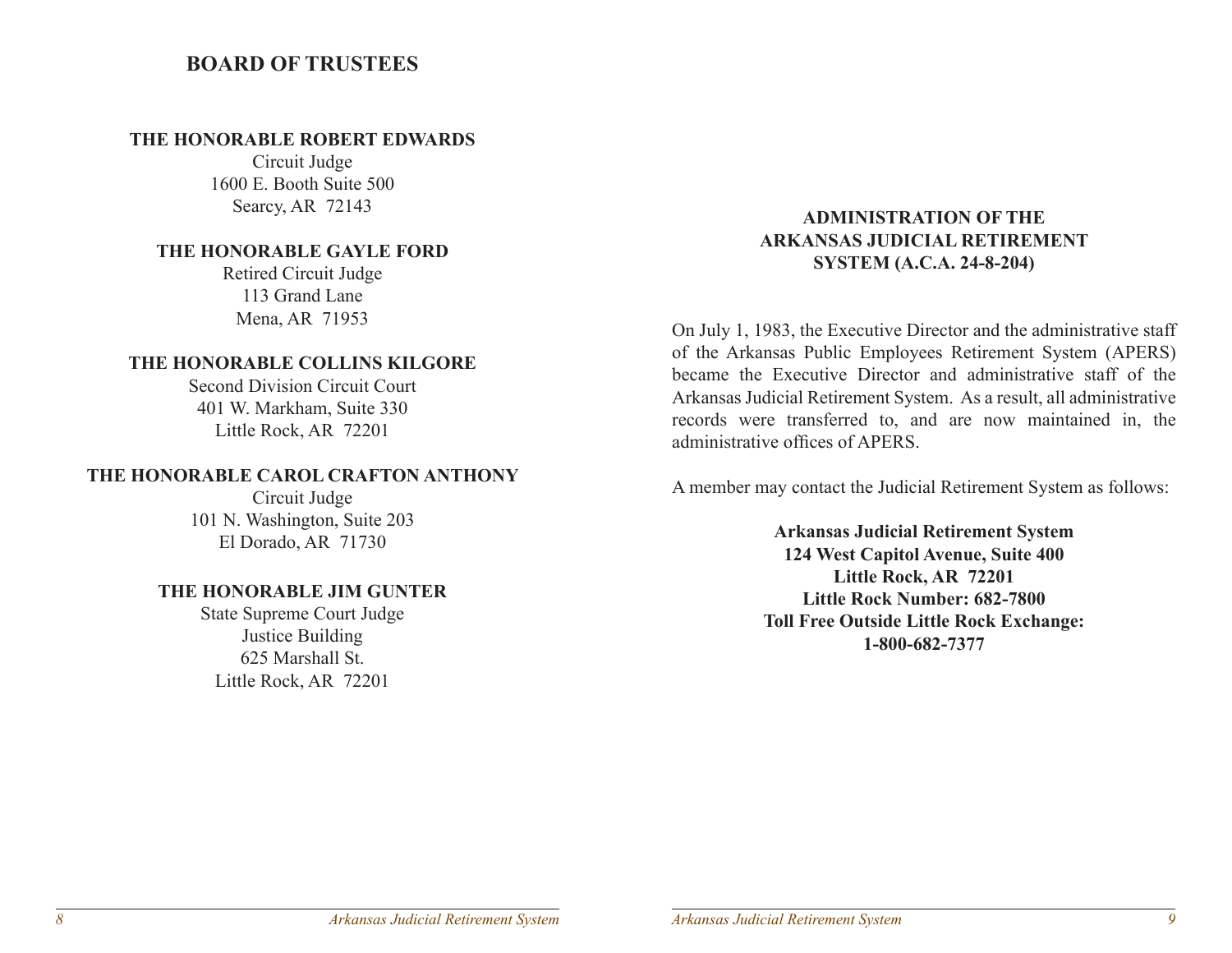# **General Questions**

# **Q. Who is eligible for membership in the Arkansas Judicial Retirement System?**

**A.** Sections 24-8-207 and 24-8-704 of the Arkansas Code of 1987 Annotated now provide, "All chancery, circuit, court of appeals and supreme court judges, whether elected or appointed to office, shall participate in the Judicial Retirement System." However, if you did not become a member of the System at the time of your initial election or appointment, you may acquire prior service credit by paying into the System all contributions, together with interest, that would have been paid if you were a member of the System from the time you took office until you became enrolled.

#### **Q. Who determines the cost of benefits?**

**A.** An actuary, retained by the Board of Trustees, makes an annual valuation of the System, and recommends an amount to be paid by the employer, when taken together with other funding sources, necessary to provide retirement allowances and other benefits as provided by law. The present actuary is Gabriel, Roeder, Smith and Company of Detroit.

#### **Q. What does the employer (State) contribute to the Plan?**

**A.** The State contributes 12% of the active member payroll. In addition, the Chief Fiscal Officer of the State is required to make an annual transfer to the Judges Retirement Fund from the Constitutional and Fiscal Agencies Fund in an amount determined by computing the dollar amount required based on the actuarially determined employer rate in the most recent annual actuarial valuation and subtracting from that amount the statutory contribution amount, and then reduced by the amount of the court cost revenue transferred to the Judges Retirement Fund from the State Administration of Justice Fund in accordance with A.C.A. 16-10-310. (A.C.A. 24-8-210).

# **Q. What are the other sources of Funding for the Plan?**

**A.** The other sources of funding are investment earnings and court fees.

# **Q. Who invests the System's money?**

**A.** The Board of Trustees has full power to invest and reinvest all funds (A.C.A. 24-2-602). The Board employs professional investment counsel to advise the Board on investment matters.

# **Q. What are the principal types of investments?**

**A.** The funds are invested in such classes as bonds, common stocks or other investments as the Board may approve.

**Q. If I chose to continue State Employees Insurance when I retire, will the retirement system withhold the monthly premium from my benefit and remit it to the appropriate insurance carrier?**

**A.** Yes. The System will withhold and remit the premium if so authorized. If you need information about the Employee Benefits Division (formerly State & Public School Employees Insurance), contact the following:

> **Employee Benefits Division P.O. Box 15610 Little Rock, AR 72231-5610 Phone: 501-682-1479 1-800-247-3261**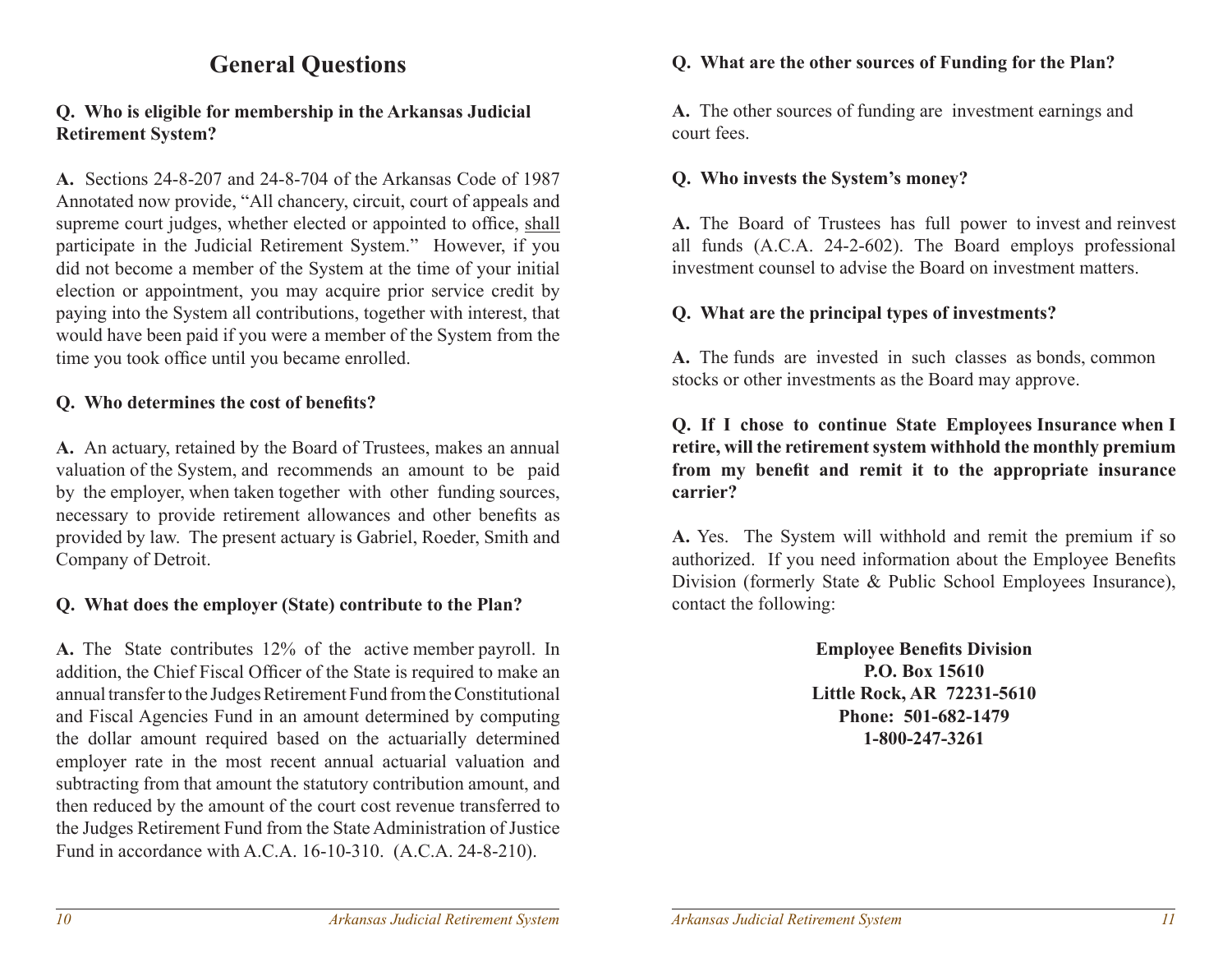# **Q. Is there reciprocity between the Judicial Retirement System and other State systems?**

**A.** Judges are eligible for reciprocity with the Arkansas Public Employees Retirement System (APERS), the Arkansas Teacher Retirement System (ATRS), the Arkansas State Police Retirement System (ASPRS), the Highway Employees Retirement System (ASHERS), the Arkansas Local Police and Fire Retirement System (LOPFI), the District Judge Retirement System (ADJRS) and alternate plans for colleges and universities, vocational-technical schools, the Division of Vocational and Technical Education, and the Department of Higher Education.

Under reciprocity, you may utilize your service credit in the Judicial System with service in APERS, ATRS, ASPRS, Arkansas Highway Employees Retirement System (ASHERS), LOPFI, ADJRS and certain alternate plans for vesting purposes. For example, a person with (10) years of service in the Judicial Retirement System and four (4) years of service in the Arkansas Public Employees Retirement System would be eligible to draw a benefit from the Judicial System, at the required age. When eligible, the benefit from AJRS will be based on the service accrued in AJRS.

# **Q. How will my retirement benefits be affected if I return to Judicial service after retirement?**

# **A. Temporary Service**

In accordance with A.C.A. 16-10-902, "Any retired judge appointed to temporary service under Amendment 77 of the Arkansas Constitution shall receive compensation in addition to his or her retirement benefits at one-half (1/2) the rate as fixed by law for regularly elected circuit and chancery judges.

Also in accordance with A.C.A. 16-10-903, the judge or justice shall not be entitled to a change in membership status or to any increase, decrease, or other modification to his or her retirement benefits as a result of his or her service after retirement.

# **Full-Time Service**

According to A.C.A.  $24-8-218(c)(4)$ , "Any judge under the age of seventy (70) years who is receiving retirement benefits under this subchapter or under subchapter 7 of this chapter, and who is elected or appointed to any judicial office in this State, and who foregoes receipt of retirement benefits while serving in the judicial office shall be entitled to resume receiving his or her previous retirement benefits upon termination of subsequent service."

If the judge or justice, at the time of the initial retirement, was entitled to the benefits of the escalator clause provided in  $24-8-218(c)(1)$  or the post retirement benefits provided in 24-8-223 or 24-8-217, the judge or justice and the judge's or justice's survivors shall again be entitled to the benefits upon the termination of any such subsequent judicial service."

# **Q. Who do I contact when I decide to retire?**

**A.** When you decide to retire, please notify the **Member Services Section** with a **letter of intent**. Upon receiving the letter, they will start the process of verifying your eligibility. If you are a Tier I member and have not already transferred credited service (i.e. municipal judge, etc.), or have not already purchased credited service (i.e. Prosecuting attorney, etc.), please let Member Services know as soon as possible in order to avoid unnecessary delays. The address is listed on the back of this handbook.

# **Q. Where do I get tax withholding and direct deposit forms?**

**A.** Once your retirement is approved, your benefits will be paid monthly by the Judicial Retirement System Retiree Services Section. However, before receiving your first payment, the Member Services Section will write and provide you with tax withholding and direct deposit forms for you to sign and return.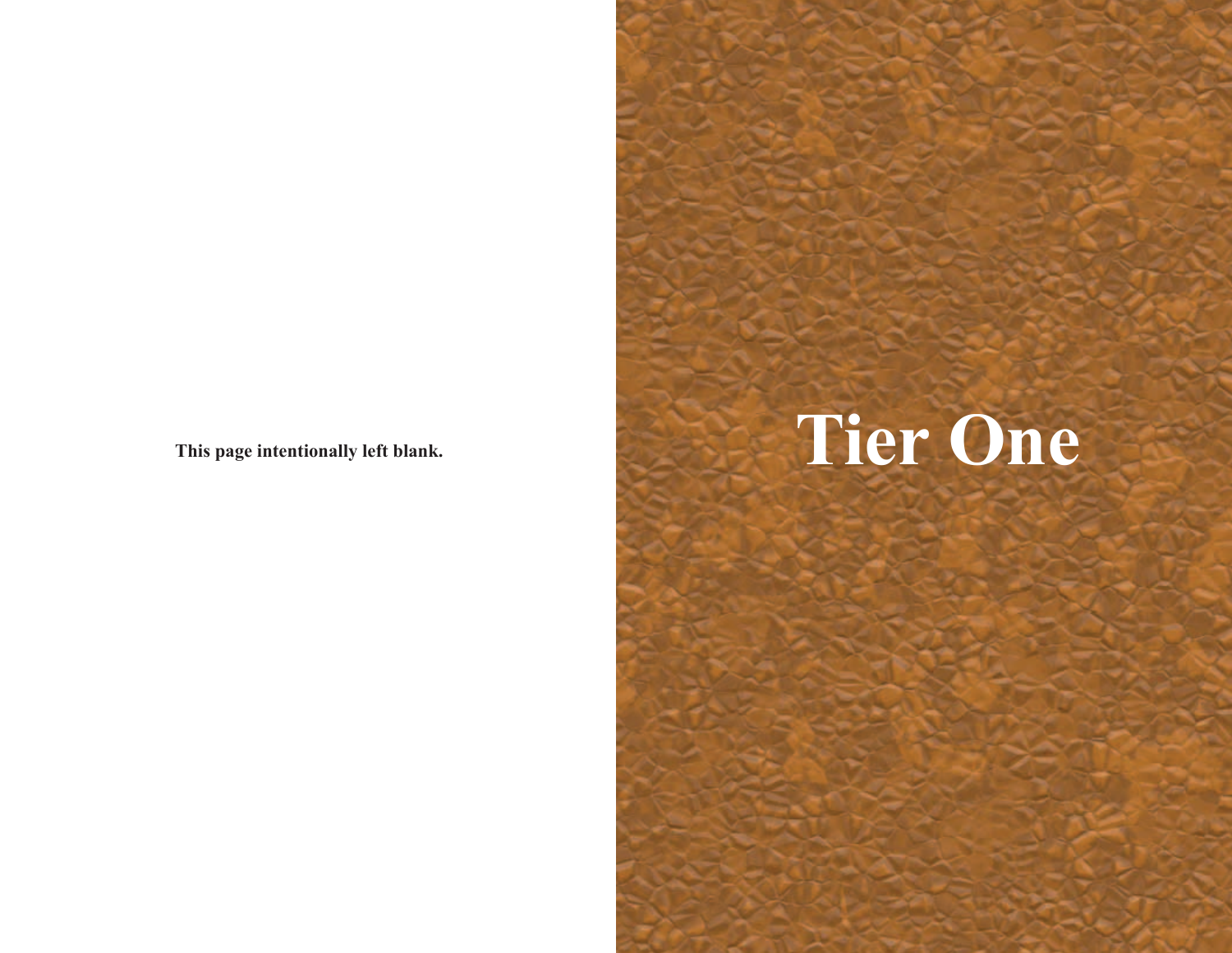#### **Q. What is a member required to contribute to the Plan?**

A. The contribution of each member of the System shall be 6% of each member's annual salary (A.C.A. 24-8-209).

When a Judge is certified as eligible for retirement, no further contribution shall be required of him (A.C.A. 24-8-211)

In the event a person ceases to be a member prior to qualifying for benefits, the person is entitled to a refund of all contributions paid into the system (A.C.A. 24-8-209).

Act 236 of 1997 provides for the employer pick-up of member contributions, retroactive to February 21, 1997, i.e., state and federal taxes will be deferred on these contributions.

#### **Q. When can I contribute to the System after becoming eligible for retirement?**

A. Upon written notice of election by a member of AJRS, a judge with at least twenty (20) years of actual judicial service may continue or recommence payment of the six percent  $(6%)$  contribution into the System to accrue the maximum retirement benefit provided under A.C.A. 24-8-218. (Act 744 of 2009).

#### **Q. What is required to participate in this enhanced benefit?**

A. Election to participate shall be made in writing on the form enclosed in this Handbook and submitted to the AJRS Board of Trustees no later than the last working day preceding the requested effective date of participation. The election shall be irrevocable. Participation will begin on the first of the month selected by the member, provided the Election Form is received as indicated above. Otherwise, the effective date will be the first of the next month.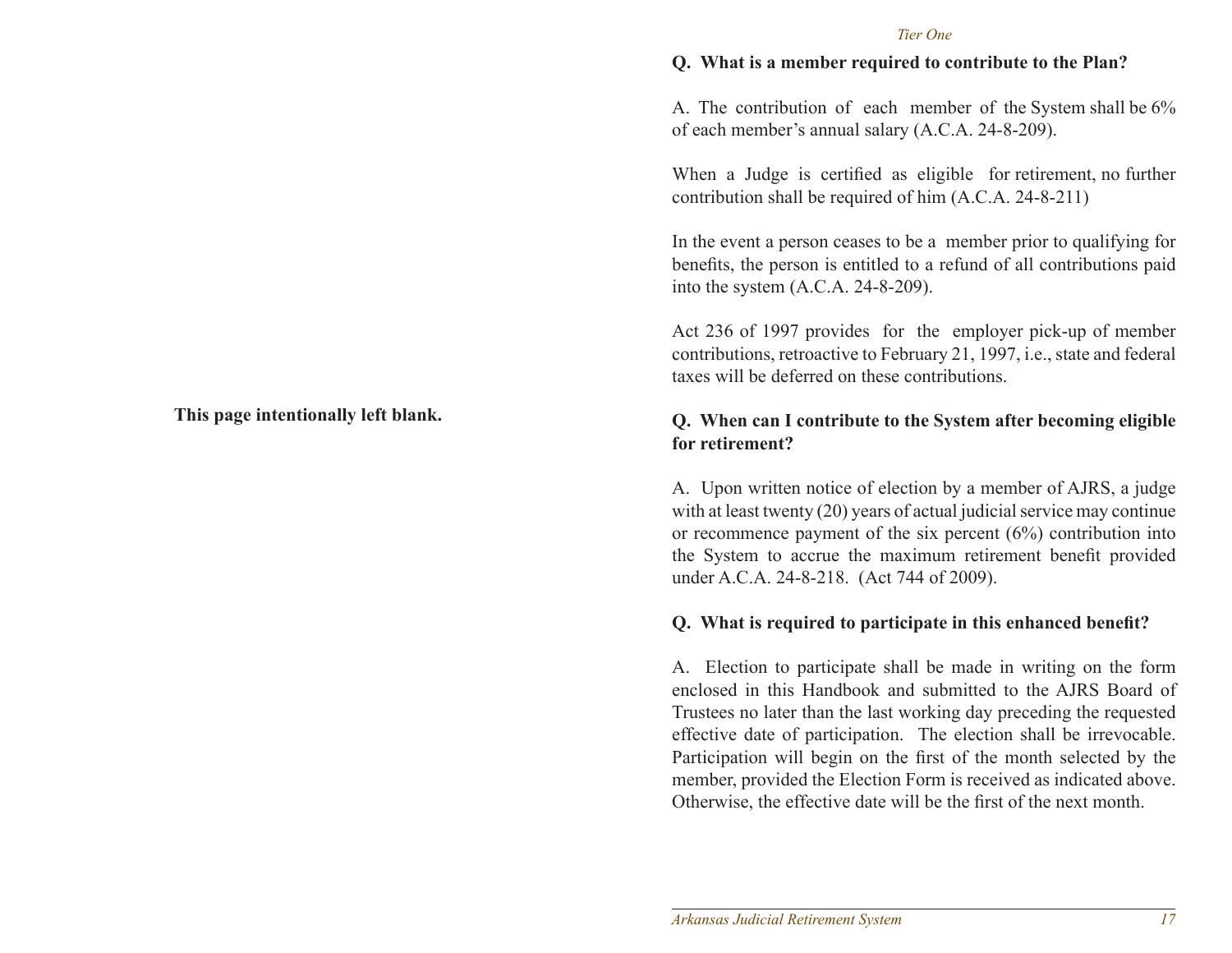## **Q. What is the increase in retirement benefits?**

A. Effective July 1, 2009, the benefit payable for each year of additional service after twenty (20) years of actual judicial service, the benefit shall be increased by two and one-half percent (2.5%), in accordance with the provisions of A.C.A. 24-8-211(b).

# **Q. What is the maximum benefit payable?**

A. The maximum benefit payable to a judge or justice under this provision is seventy five percent (75%) of the salary for the office at the time of the member's retirement.

# **Q. When am I eligible for retirement?**

A. Any active member with a minimum of ten (10) years of credited service may voluntarily retire upon reaching sixty-five (65) years of age or thereafter upon filing a written application with the board (A.C.A. 24-8-215 (a)).

Any other member who has a minimum of twenty (20) years of credited service may retire regardless of age, and any judge or justice who has served at least fourteen (14) years shall be eligible for benefits upon reaching age sixty-five (65) years (A.C.A. 24-8- 215 (b)).

In all cases of age and service retirement for judges or justices elected after July 1, 1983, the member must have a minimum of eight (8) years of actual service as a Justice of the Supreme Court or a judge of the circuit or chancery courts or the Court of Appeals  $(A.C.A. 24-8-2159(d)).$ 

# **Q. Is there an early retirement provision?**

A. Any judge or justice who has fourteen (14) years or more service in the System may elect to retire and receive retirement benefits at any time after reaching age sixty-two (62) years and before reaching age sixty-five (65) years (A.C.A. 24-8-216 (a)).

#### *Tier One*

The retirement benefits of any judge or justice electing to retire before age sixty-five  $(65)$  years shall be reduced six percent  $(6%)$ for each full year and proportionately for any part of a year that the judge retires before reaching age sixty-five (65) years (A.C.A. 24- 8-216 (b)). The statute provides only for "any judge of circuit or chancery court", but refers to other statutes that, in turn, provide for judges of the appellate courts.

Act 1099 of 1979 provided that any circuit judge, chancery judge, or supreme court judge who had eighteen or more years could retire "with benefits fractionally reduced equivalent to his period of service based on twenty years." This provision was repealed by Act 231 of 1983. However, Section 4 of Act 231 provides that the rights and interests of any judge or justice first elected prior to July 1, 1983, shall be determined according to the law as it existed prior to January 1, 1983, unless a judge or justice shall elect in writing, that his or her rights in the Judicial Retirement System shall be governed by Act 231.

#### **Q. Is there a compulsory age at which I must retire?**

A. Any judge or justice who becomes seventy (70) years of age during a term of office to which he/she has been elected may complete the term without forfeiting his/her rights to retirement benefits.

Any Judge or Justice who is not eligible to retire at age (70) may continue to serve as judge until the completion of the term of office in which he/she receives sufficient credited service to retire without losing his/her retirement benefits. The judge or justice shall lose all retirement benefits if he/she serves beyond the end of the term needed to get sufficient credited service to retire.

Notwithstanding the above requirement, Act 1355 of 1995 provides that any judge or justice who served continuously for at least sixteen (16) years, who is at least eighty (80) years of age, who is not serving on the effective date of this act, and who is ineligible for retirement due to having served beyond the mandatory retirement age, shall be entitled to receive retirement benefits under the Judicial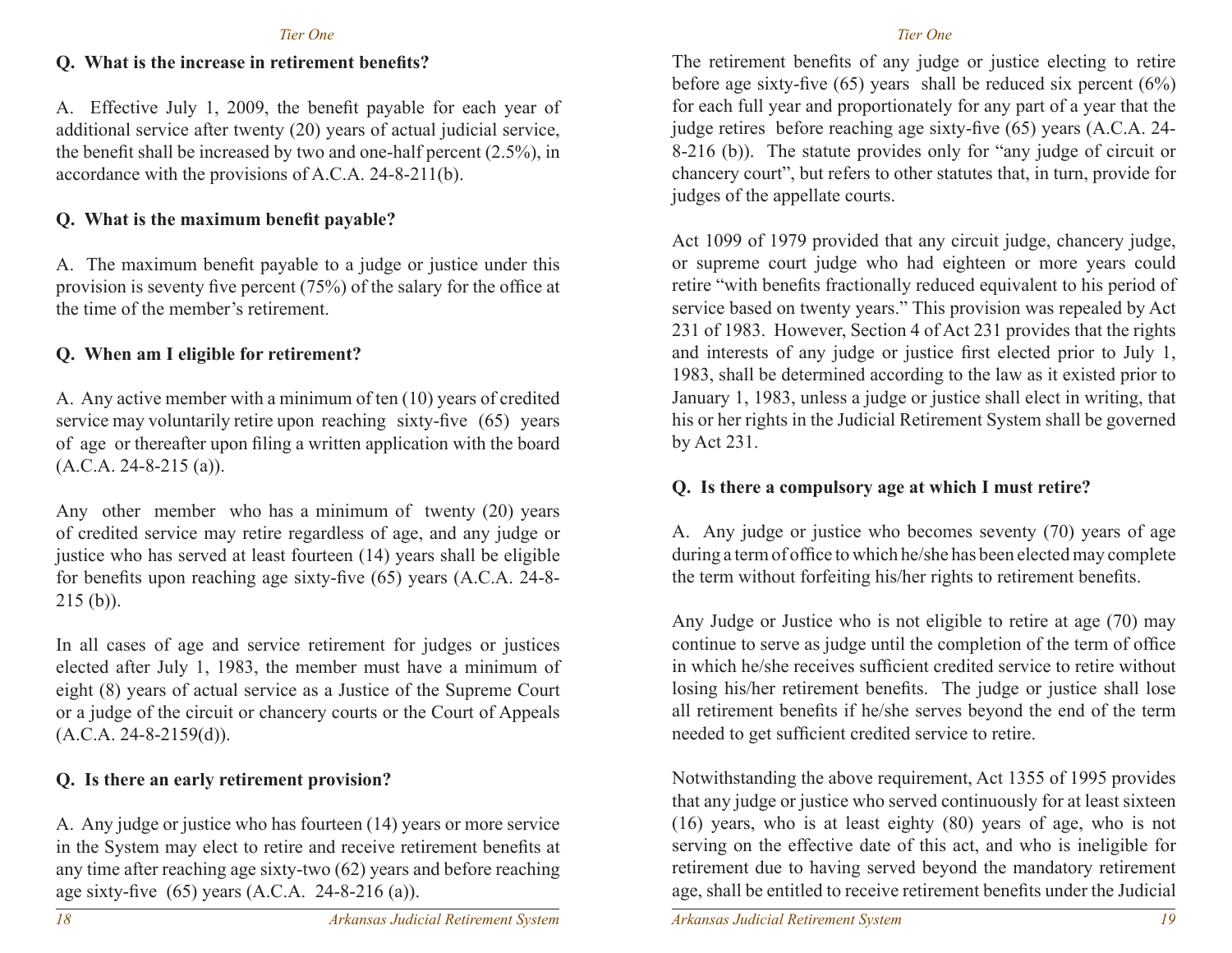Retirement System. Otherwise, judges, or justices must retire by their seventieth birthday or lose their retirement benefits. However, any active judge or justice who was serving prior to July 1, 1965, may continue to serve until any age and shall, upon retirement, be eligible to receive retirement benefits (A.C.A. 24-8-215 (c)).

# **Q. How is my retirement benefit determined?**

A. Upon retiring, a Judge receives sixty percent (60%) of the annual salary payable to the last judicial office held (A.C.A. 24-8-218 (a)). However, a judge is eligible for up to seventy-five percent (75%) under Act 744 of 2009.

# **Q. Will my monthly benefits ever increase?**

A. For any person who was a member on or before June 30, 1983, the retirement benefits shall be increased or decreased from time to time as the salary for the particular judicial office is increased or decreased. For all judges or justices first elected after July 1, 1983, and who have received retirement benefits from the system for at least twelve (12) full calendar months, the retirement benefits shall be increased each July  $1^{st}$  by  $3\%$ . (A.C.A. 24-8-218 and 223).

# **Q. What are the survivors' benefits provided by the System?**

A. For a retiree, Survivor's benefits shall be sixty-seven percent (67%) of the amount of the retirement benefits.

Upon the death of an active judge who has served at least three (3) years, or any other judge who has met or could have met the qualifications for retirement benefits, the judge's survivors shall receive a sum equal to sixty-seven percent (67%) of the retirement benefits the judge would otherwise have received.

Survivor's benefits shall be payable as follows:

If the decedent is survived by a spouse to whom he/she has been married for not less than one (1) year and with whom he/she is living

#### *Tier One*

at the time of death and if he/she is not survived by any minor child or children, then the spouse shall draw for life, or until remarriage, a sum equal to sixty-seven percent (67%) of the benefits the judge would otherwise have received.

If the decedent is survived by both an eligible spouse and minor children, then one-half (1/2) of the survivors' benefits shall be paid to the spouse for life, or until remarriage. The other one-half (1/2) of the survivors' benefits shall be paid the guardian of the minor children during the period of minority. When all of the children cease to be minors, then the survivors' benefits paid to the minor children shall be paid to the spouse;

If the decedent is not survived by an eligible spouse but is survived by minor children, then the survivors' benefits, i.e., sixty-seven percent (67%) of the benefits the judge would otherwise have received, shall be payable to the guardian of the minor children during the period of minority.

If a surviving spouse who is receiving survivor's benefits remarries and the benefits are discontinued, and the surviving spouse again becomes unmarried, benefits provided for the spouse shall be resumed (A.C.A. 24-8-218(b)).

The three-year requirement shall only apply to judges elected after July 1, 1983 (A.C.A. 24-8-218).

# **Q. If I become disabled, may I receive benefits from the System?**

A. Any member of the System who has served a minimum of three (3) consecutive years shall receive retirement benefits if any incapacitating disability, as determined by the Arkansas Judicial Retirement Board, shall occur during any term for which the judge has been elected.

The three-year service requirement shall only apply to judges elected after July 1, 1983 (A.C.A. 24-8-217).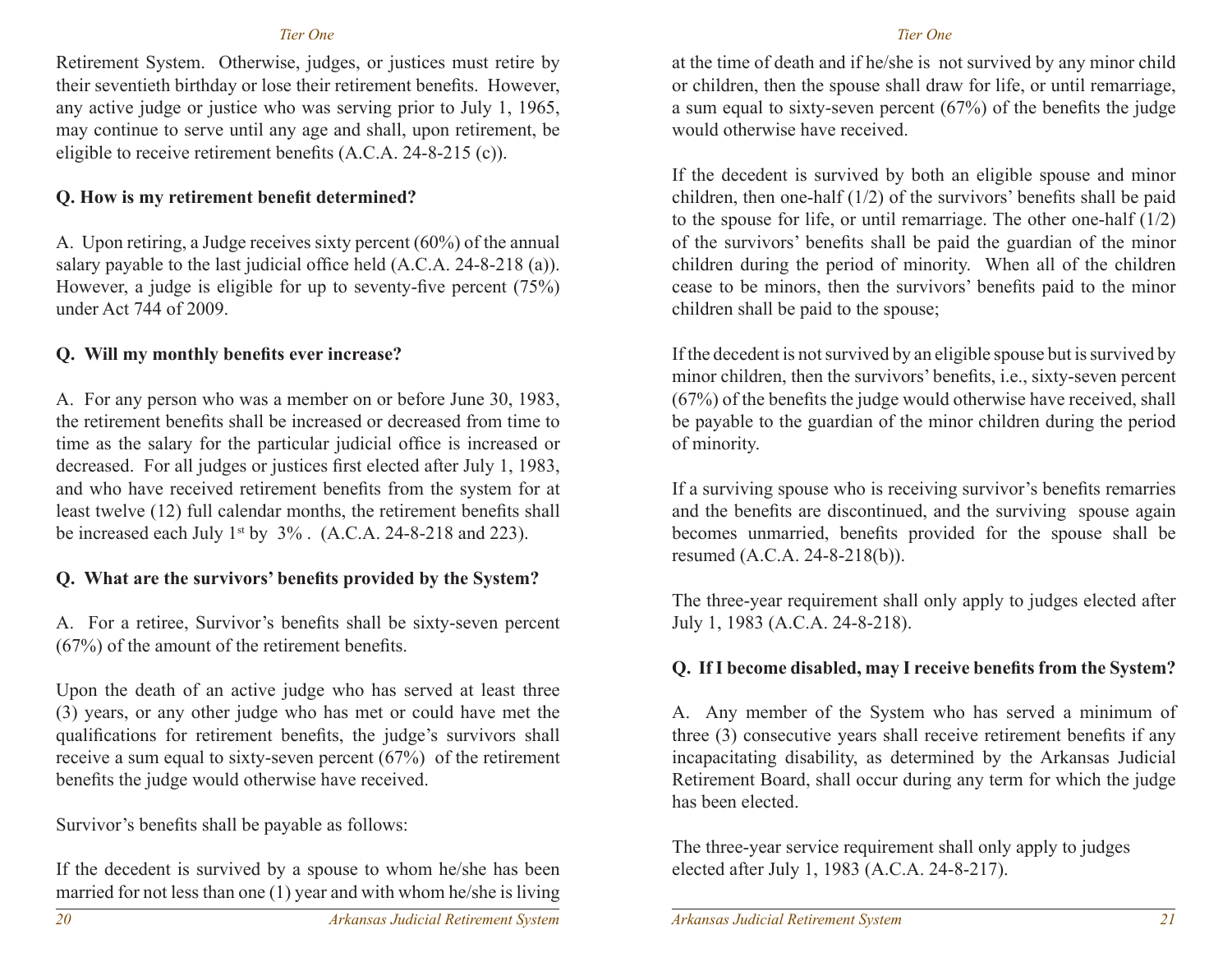# **Q. What are the survivor benefits under disability?**

A. Survivor benefits shall be sixty-seven percent (67%) of the amount of the retirement benefits.

### **Q. May I transfer service from another Arkansas Retirement System?**

A. You may transfer service as a municipal judge, prosecuting attorney, and juvenile judge under the following conditions:

#### **Municipal Judge (A.C.A. 24-8-212)**

Any person who shall have served as a municipal judge in any municipal court in this state and who holds credited service therefore in any retirement system or retirement fund is authorized to transfer his/her credited service in the retirement system or fund to the Arkansas Judicial Retirement System by:

(1) Notifying in writing, the administrative body of each retirement plan of his/her intention to transfer his/her tenure;

(2) Authorizing the board of trustees or appropriate administrative body of his/her retirement system to transfer to the Arkansas Judicial Retirement System any sums of money paid for his/her retirement to the retirement fund or system by the municipal judge and, at the option of the city council or board of directors, to transfer to the Arkansas Judicial Retirement System the court costs collected during his/her tenure as municipal judge; and

(3) Paying into the Arkansas Judicial Retirement System an amount of money he/she would have paid into the system for an equal amount of tenure as a judge of the court to which he/she has been elected, less the amount of money from his/her present retirement system as authorized in this section. Upon transferring the credited service from his/her present retirement fund or system, the person shall be given credited services for which he/she has qualified under any other plan or system to which he/she has belonged by reason of his/her service as municipal judge.

# **Prosecuting Attorney (A.C.A. 24-8-214)**

Any person who shall have served not less than two (2) years as an elected prosecuting attorney in this state and who holds credited service therefore in the Arkansas Public Employees' Retirement System, as established by A.C.A. 24-4-103, anytime after being elected as a circuit judge, chancery judge, or justice of the Arkansas Supreme Court, is authorized to transfer his credited service in the Arkansas Judicial Retirement System by:

(1) Notifying in writing, the administrative body of each of the retirement plans of his/her intention to so transfer his tenure;

(2) Authorizing the Board of Trustees of the Arkansas Public Employees Retirement System to transfer to the Arkansas Judicial Retirement System any sums of money paid for his/ her retirement to the Arkansas Public Employees' Retirement System by the elected prosecuting attorney; and

(3) Paying into the Arkansas Judicial Retirement System an amount of money he/she would have paid into the system for an equal amount of tenure as a judge of the court to which he/she has been elected, less the amount of money transferred from the Arkansas Public Employees' Retirement System as authorized in this section. Upon transferring the credited service from the Arkansas Public Employees' Retirement System, the person shall be given credited service in the Arkansas Judicial Retirement System for an equal number of years of credited service for which he/she has qualified under the Arkansas Public Employees' Retirement System as an elected prosecuting attorney.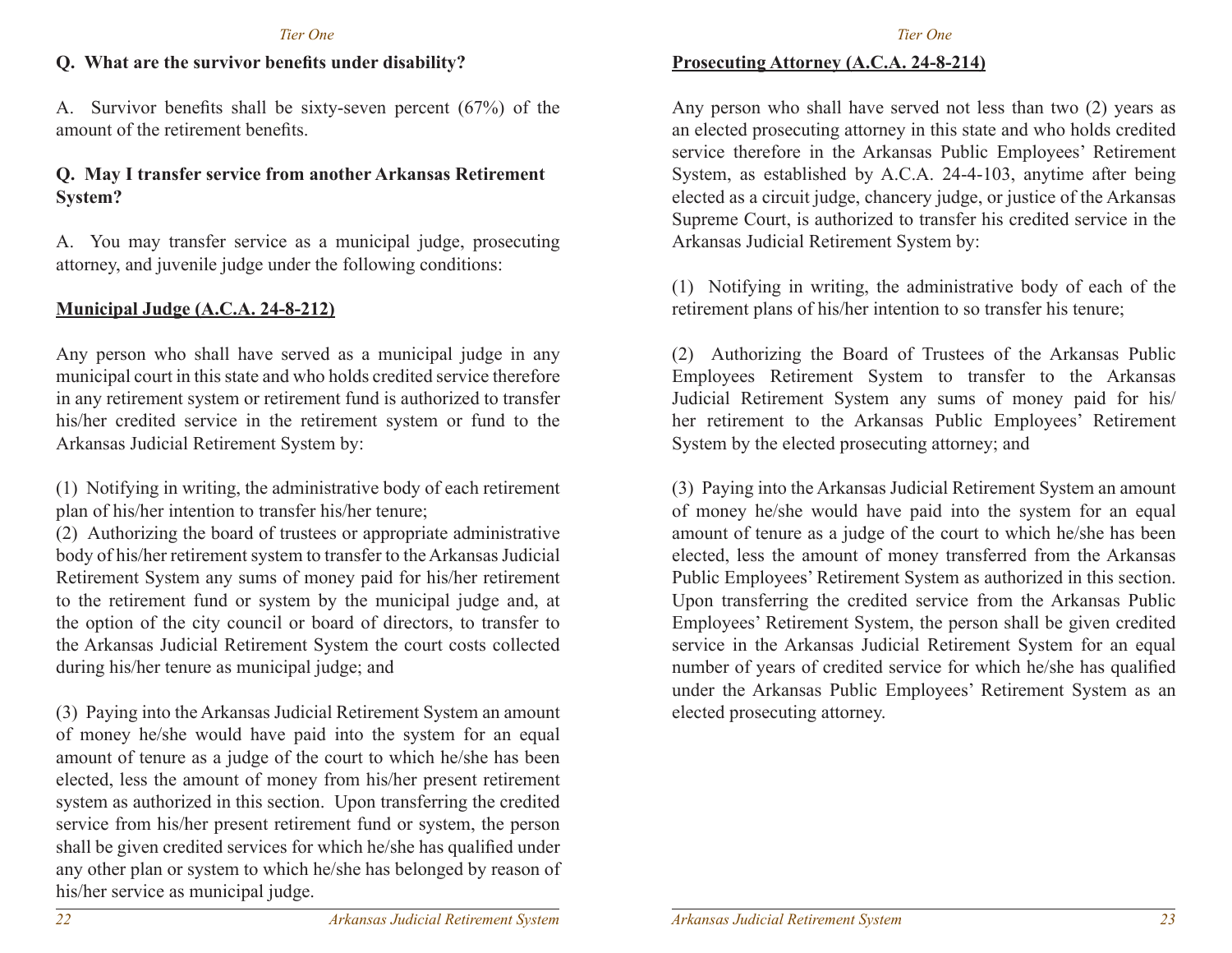## **Juvenile Judge (A.C.A. 24-8-222)**

Any member of the Arkansas Judicial Retirement System who has credit in the Arkansas Public Employees Retirement System for service as a juvenile judge is authorized to transfer that credit to the Arkansas Judicial Retirement System by:

(1) Identifying in writing the administrative body of each of the retirement systems of the intention to transfer his/her tenure; and

(2) Authorizing the Arkansas Public Employees' Retirement System Board of Trustees to transfer to the Arkansas Judicial Retirement System all contributions paid by on behalf of the former juvenile judge, together with six percent (6%) interest compounded from date of payment; and

(3) Paying into the Arkansas Judicial Retirement System the total contributions, which would have been paid, based on the member's current salary, for an equal amount of money transferred from the Arkansas Public Employees' Retirement System.

Upon transferring his/her credited service, the member shall be credited in the Arkansas Judicial Retirement System with the same amount of time with which he/she had been previously credited in the Arkansas Public Employees' Retirement System for service as a juvenile judge.

# **Q. How may I obtain credit for military service?**

A. There are two provisions for military service credit:

# **Free Credit (A.C.A. 24-2-501)**

Members of the Arkansas Judicial Retirement System are entitled to receive FREE credited service in the system for a period not to exceed two years for service rendered in the armed forces of the United States during World War I, World War II, the Korean Conflict or the Vietnam Conflict.

#### *Tier One*

To receive such credit, you must make application with the Arkansas Judicial Retirement System and provide satisfactory proof of the military service.

# **Purchasable Credit**

You may purchase from one month to five years of active duty military time if you:

(1) Have 5 years of actual service credited in the Retirement System; and

(2) Have received an honorable discharge.

To purchase the time, you must pay into your account the amount you and your employer would have contributed plus interest, had you been a member during your military service. The amount you would pay is based on: (1) your first full month's earnings as reported to the System; (2) the member contribution rate in effect during that first month, (3) the employer contribution rate in effect during that first month for purchases of one month up to three years (for purchasing any or all of the fourth and fifth year of credited service, the employer rate shall be that in effect on the date the member first became eligible to make the purchase); and (4)  $6\%$ interest. Interest will begin six months after eligibility. In other words, if you purchase your military time within six months after having obtained 5 years of credited service, you will not be charged any interest on your purchase.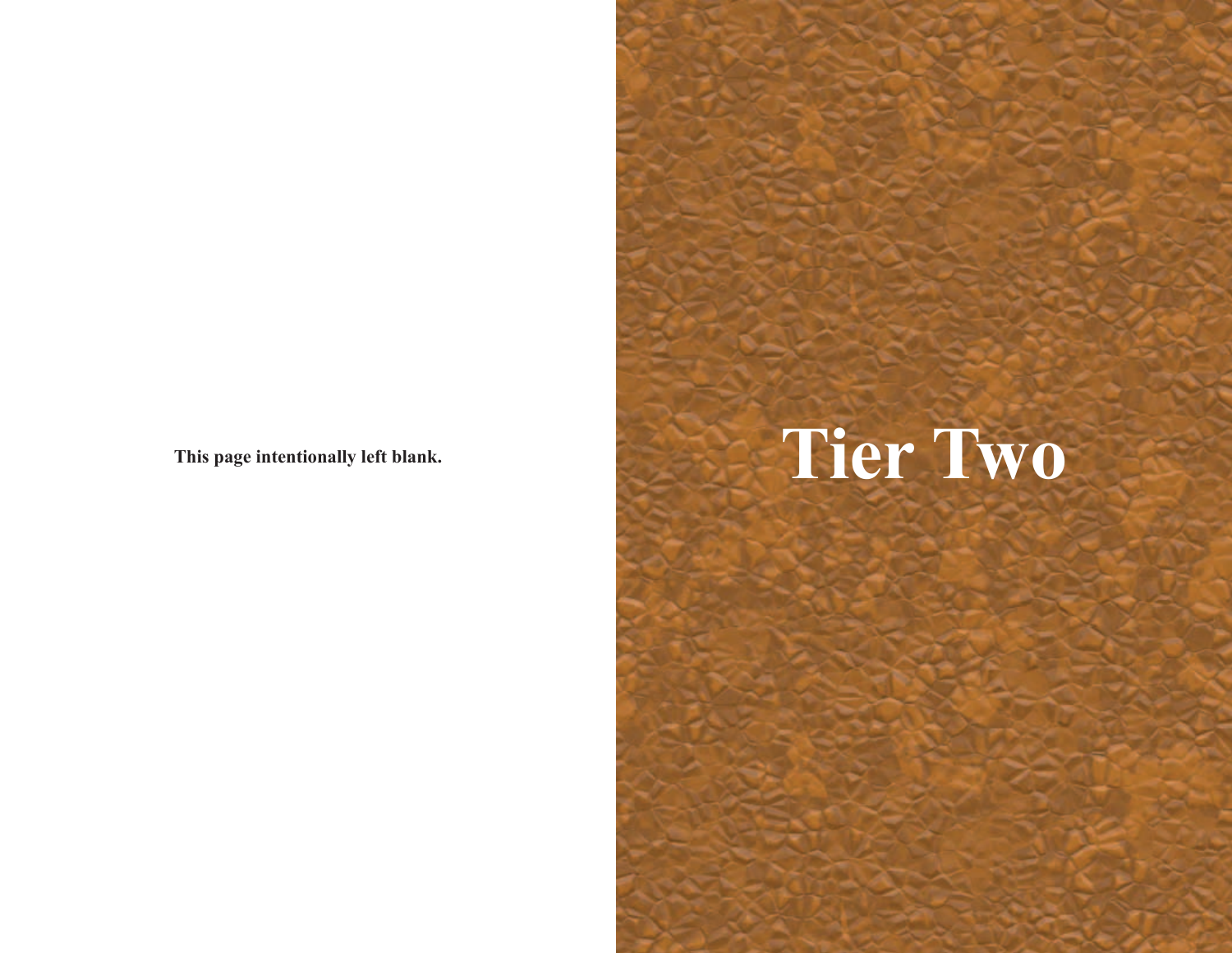#### *Tier Two*

#### **Q. Who must participate in Tier II?**

**A.** Membership includes all chancery, circuit, circuit-chancery, and Appeals Court judges and Supreme Court Justices elected or appointed after the effective date of Act 399 of 1999 (August 1, 1999), active members on the effective date of the Act who elect to participate in Tier II, and former members who were active on December 31, 1998 and elected to participate.

#### **Q. What is a member required to contribute to the Plan?**

**A.** The contribution of each member of the System shall be 5% of each member's annual salary (A.C.A. 24-8-706).

When a Judge or Justice has sufficient service (25 years) to receive the maximum benefit under A.C.A. 24-8-712(a), no further contribution shall be required.

In the event a person ceases to be a member prior to qualifying for benefits, the person is entitled to a refund of all contributions paid into the system (A.C.A. 24-8-706(b)).

Act 236 of 1997 provides for the employer pick-up of member contributions, retroactive to February 21, 1997, i.e., state and federal taxes will be deferred on these contributions.

#### **Q. Can I purchase service under Tier II?**

**A.** The only eligible service in Tier II is actual judicial bench service. You can't have military service in Tier II (free or purchased). In addition, you can't have Municipal Judge, Prosecuting Attorney and/or Juvenile Judge service in Tier II.

#### **Q. When am I eligible for retirement?**

**A.** Any **active** member with a minimum of eight (8) years of service may voluntarily retire upon reaching sixty-five (65) years of age or thereafter upon filing a written application with the board (A.C.A. 24-8-710 (a)).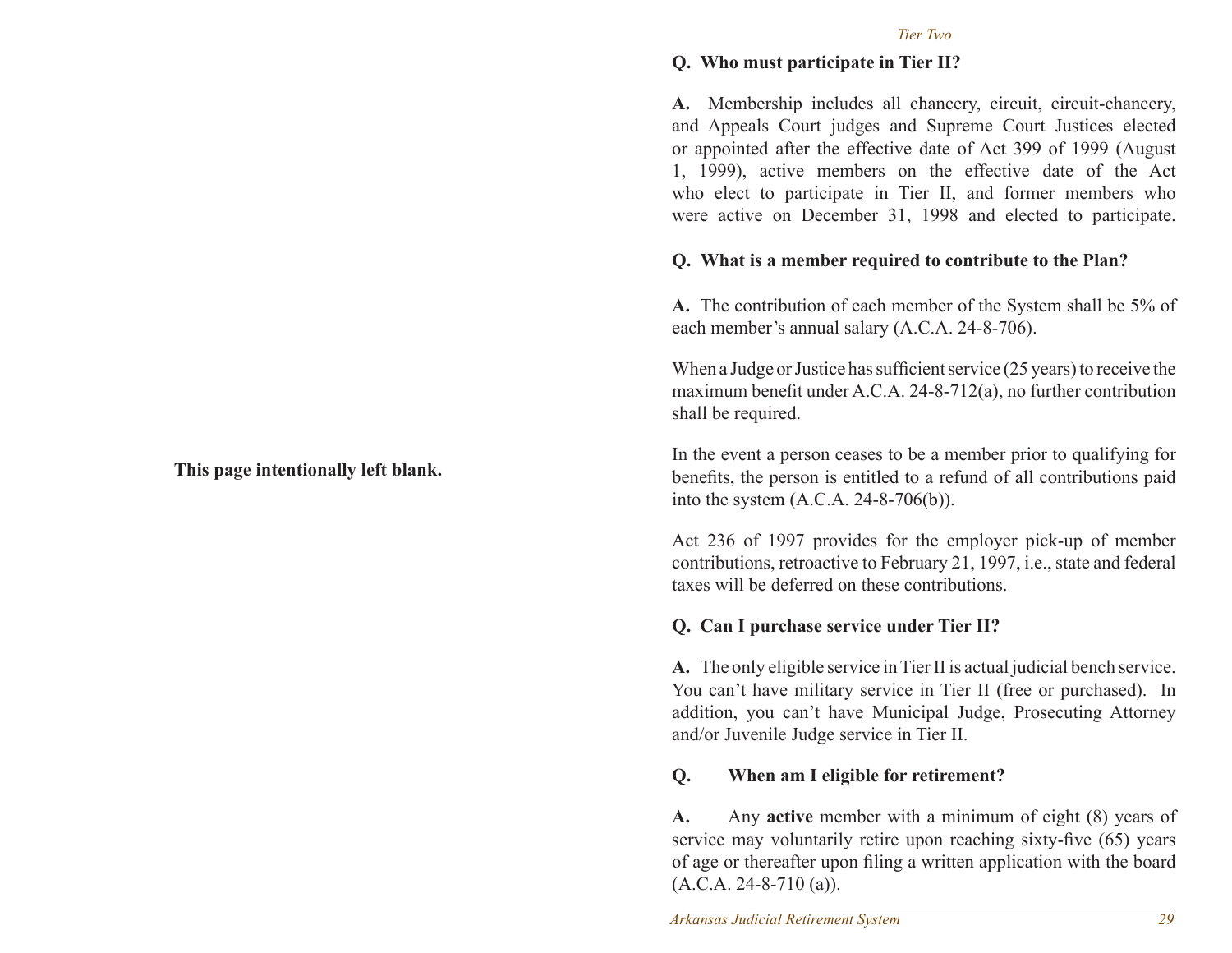#### *Tier Two*

Any other member who has a minimum of twenty (20) years of credited service may retire regardless of age. (A.C.A. 24-8-710 (a)).

# **Q. Is there an early retirement provision?**

**A.** Any member of the Tier Two Actual Judicial Service Benefit Plan for the Arkansas Judicial Retirement System who has eight (8) years or more of actual service in the Arkansas Judicial Retirement System may elect to retire and receive retirement benefits at any time after reaching age sixty-two (62) and before reaching age sixty-five (65) years.

The retirement benefits of a member electing to retire before age sixty-five (65) years with less than twenty (20) years of actual service shall be reduced six percent (6%) for each full year and proportionately for any part of a year that the judge or justice retires before reaching age sixty-five (65) years.

# **Q. Is there a compulsory age at which I must retire?**

**A.** Any judge or justice who becomes seventy (70) years of age during a term of office to which he/she has been elected may complete the term without forfeiting his/her rights to retirement benefits under this section  $(A.C.A. 24-8-710(b)(1)).$ 

Any judge or justice who is not eligible to retire at age (70) may continue to serve as judge until the completion of the term of office in which he/she receives sufficient credited service to retire without losing his/her retirement benefits. The judge or justice shall lose all retirement benefits if he/she serves beyond the end of the term needed to get sufficient credited service to retire.

Otherwise, judges, or justices must retire by their seventieth birthday or lose their retirement benefits. However, any active judge or justice who was serving prior to July 1, 1965, may continue to serve until any age and shall, upon retirement, be eligible to receive retirement benefits (A.C.A. 24-8-710(b)(3)(B)).

#### *Tier Two*

#### **Q. How is my retirement benefit determined?**

**A.** Upon retiring, a Judge receives an amount equal to three and two tenths percent (3.2%) of the annual salary payable to the last judicial office held multiplied by the number of years of actual service but not to exceed an amount equal to eighty percent (80%) of salary.

# **Q. What are the survivors' benefits provided by the System?**

**A.** For a retiree, Survivor's benefits shall be sixty-seven percent (67%) of the amount of the retirement benefits. Upon the death of an active judge who has served at least three (3) years, or any other judge who has met or could have met the qualifications for retirement benefits, the judge's survivors shall receive a sum equal to sixty-seven percent (67%) of the retirement benefits the judge would otherwise have received.

# **Survivor's benefits shall be payable as follows:**

If the decedent is survived by a spouse to whom he/she has been married for not less than one (1) year and with whom he/she is living at the time of death and if he/she is not survived by any minor child or children, then the spouse shall draw for life, or until remarriage, a sum equal to sixty-seven percent (67%) of the benefits the judge would otherwise have received.

If the decedent is survived by both an eligible spouse and minor children, then one-half (1/2) of the survivors' benefits shall be paid to the spouse for life, or until remarriage. The other one-half (1/2) of the survivors' benefits shall be paid the guardian of the minor children during the period of minority. When all of the children cease to be minors, then the survivors' benefits paid to the minor children shall be paid to the spouse;

If the decedent is not survived by an eligible spouse but is survived by minor children, then the survivors' benefits, i.e., sixty-seven (67%) of the benefits the judge would otherwise have received, shall be payable to the guardian of the minor children during the period of minority.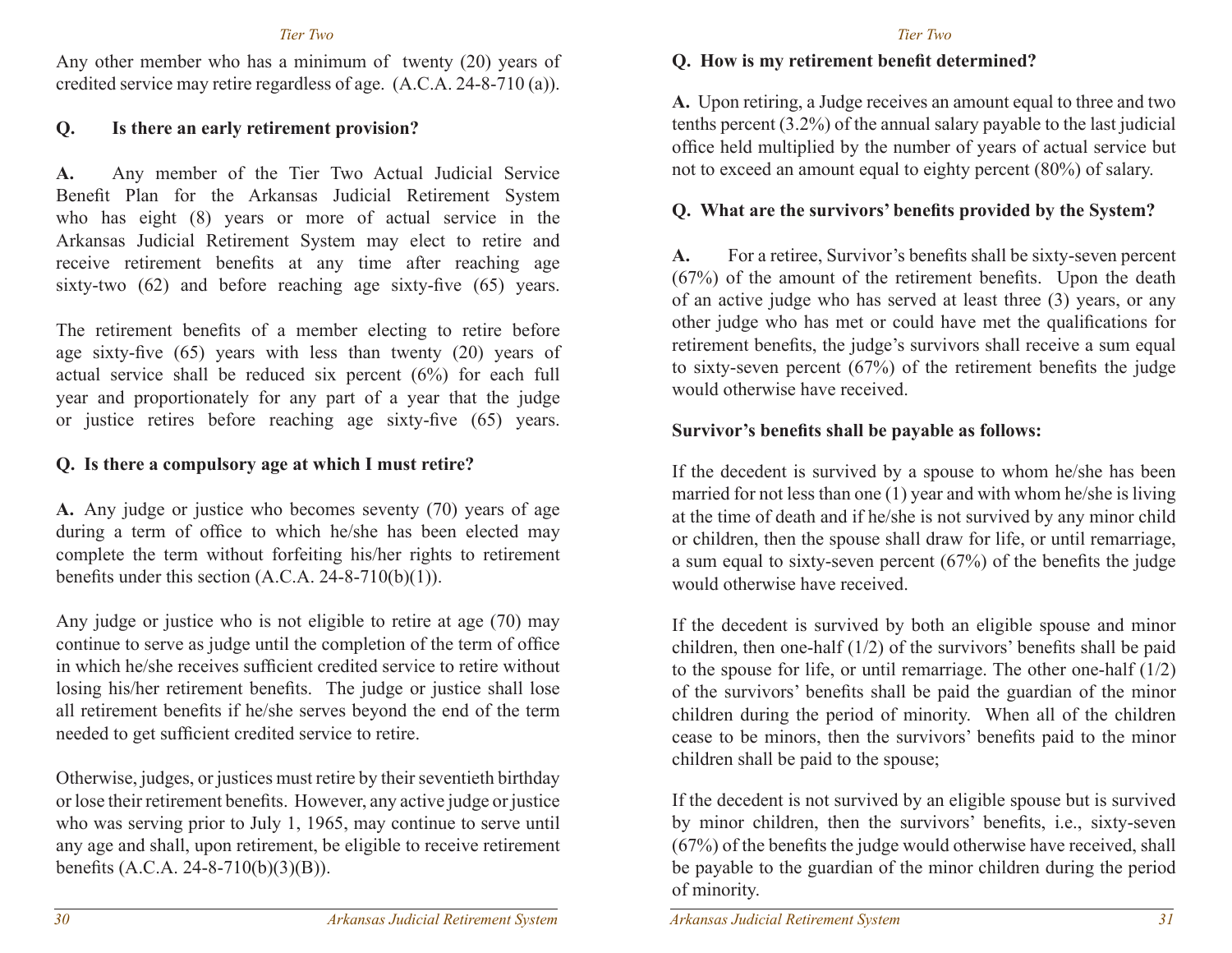#### *Tier Two*

If a surviving spouse who is receiving survivor's benefits remarries and the benefits are discontinued, and the surviving spouse again becomes unmarried, benefits provided for the spouse shall be resumed (A.C.A. 24-8-713(b)).

In accordance with Act 1067 of 1999, the annual minimum survivors benefit shall be an amount equal to twelve percent (12%) of the annual salary of the judge or justice.

#### **Q. Will my monthly benefits ever increase?**

**A.** For all judges or justices who have received retirement benefits from the system for at least twelve (12) full calendar months, the retirement benefits shall be increased each July 1<sup>st</sup> by 3% (A.C.A.  $24 - 8 - 715(b)$ .

#### **Q. If I become disabled, may I receive benefits from the System?**

**A.** Any member of the System who has served a minimum of three (3) consecutive years shall receive retirement benefits if any incapacitating disability, as determined by the Arkansas Judicial Retirement Board, shall occur during any term for which the judge has been elected  $(A.C.A. 24-8-712(a))$ .

#### **Q. If I am disabled, how would my benefits be calculated?**

**A.** The annual disability benefit will be equal to a percentage of your final salary determined by multiplying the number of years of service by 3.2%. However, the annual minimum disability benefit shall not be less than twenty-five and six tenths percent (25.6%) of the annual salary of the judge or justice.

#### **Q. What are the survivor benefits if I am disabled?**

**A.** The annual survivor benefit will be equal to 67% of the members' disability benefit. However, the annual minimum survivors' disability benefit shall not be less than seventeen and one hundred fifty-two thousandths percent (17.152%) of the annual salary of the judge or justice.



**Arkansas Judicial Retirement System Election to Participate in Act 744 of 2009**

I, Social Security and  $\overline{S}$ number , do hereby elect to participate in the Arkansas Judicial Retirement System under the provisions created by Act 744 of 2009.

My effective date of participation will be the first day of understand that this election, as provided under ACA 24-8-218, is irrevocable.

In accordance with ACA 24-8-218, I also understand that the provision is prospective and that if I had discontinued paying employee contributions into the System, that these contributions will recommence on the effective date of participation. I further understand that I am eligible for the additional benefit for each month/year of additional service after twenty (20) years of actual judicial service.

| Signature of Member |                                                                                                                                                             | Date |      |
|---------------------|-------------------------------------------------------------------------------------------------------------------------------------------------------------|------|------|
|                     | Subscribed to before me this _____________ day of _____________________, 20 _____ in the State of                                                           |      |      |
|                     | Arkansas, County of _________________________.                                                                                                              |      |      |
|                     |                                                                                                                                                             |      | Seal |
|                     |                                                                                                                                                             |      |      |
| Signature of Notary |                                                                                                                                                             |      |      |
|                     | Submit this form to: Arkansas Judicial Retirement System<br>Attn: Member Services/Counseling<br>124 West Capitol Avenue, Suite 400<br>Little Rock, AR 72201 |      |      |
| CSMISC              |                                                                                                                                                             |      |      |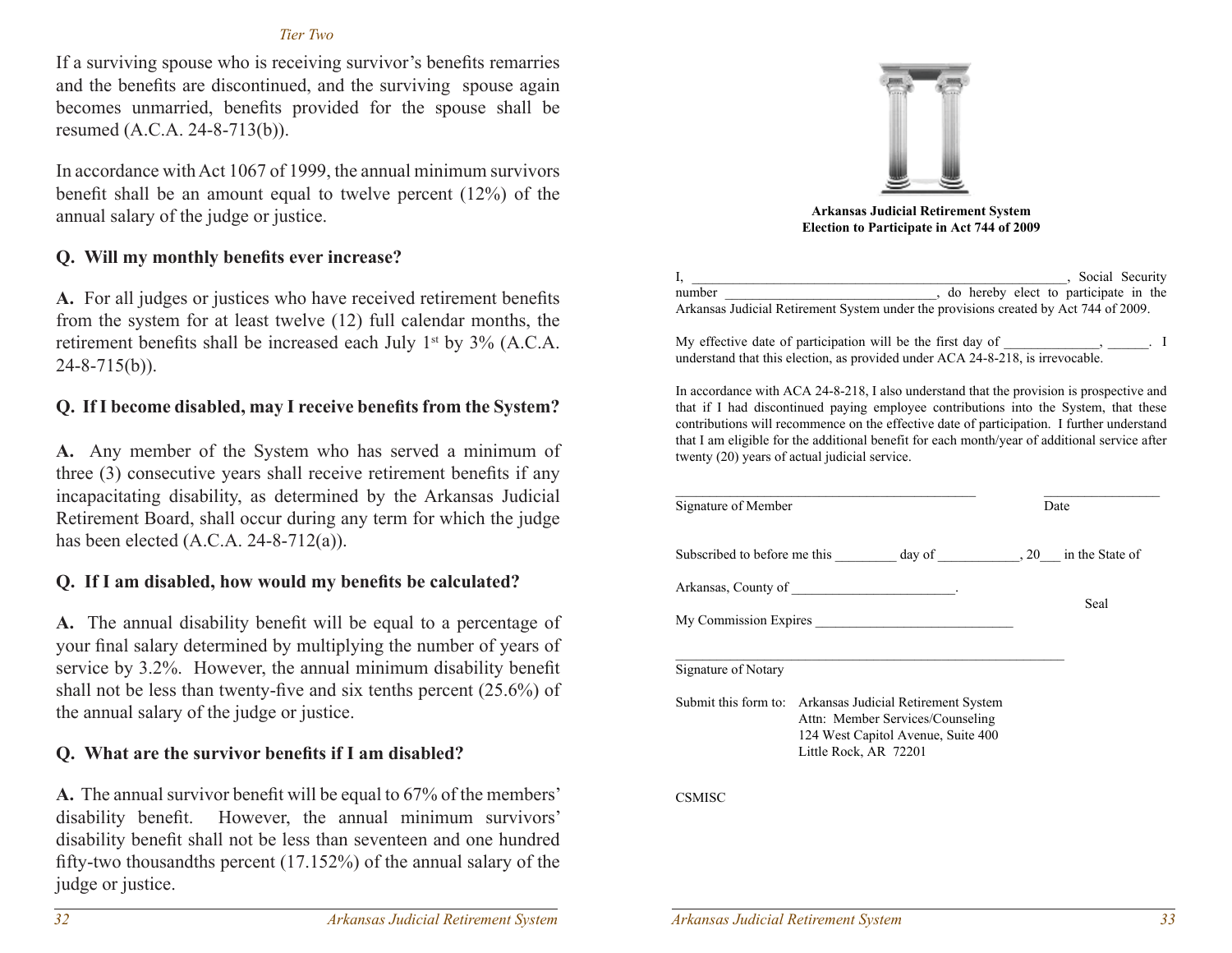# **NOTES**